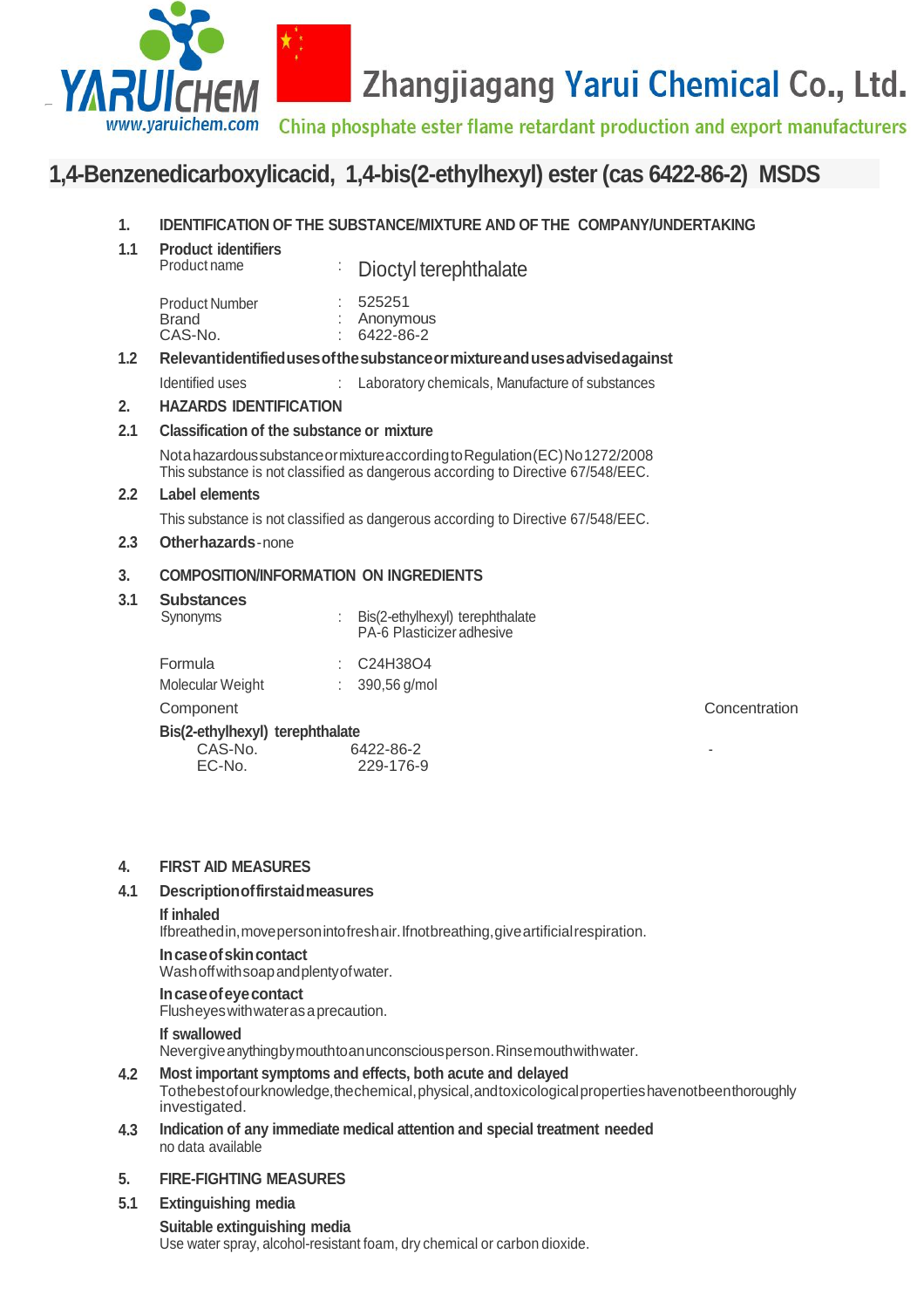- **5.2 Specialhazardsarisingfromthesubstanceormixture** Carbon oxides
- **5.3 Advice for firefighters** Wear self contained breathing apparatus for fire fighting if necessary.
- **5.4 Further information** no data available

#### **6. ACCIDENTAL RELEASE MEASURES**

- **6.1 Personal precautions, protective equipment and emergency procedures** Avoid breathing vapors, mist orgas.
- **6.2 Environmental precautions** Do not let product enter drains.
- **6.3 Methods and materials for containment and cleaning up** Keep in suitable, closed containers for disposal.
- **6.4 Reference to other sections** Fordisposalseesection13.

#### **7. HANDLING AND STORAGE**

- **7.1 Precautions for safe handling** Normal measures for preventive fireprotection.
- **7.2 Conditions for safe storage, including any incompatibilities** Storeincoolplace.Keepcontainertightlyclosedinadryandwell-ventilatedplace.
- **7.3 Specific end uses** no data available

#### **8. EXPOSURE CONTROLS/PERSONAL PROTECTION**

#### **8.1 Control parameters**

**Components with workplace control parameters**

**8.2 Exposure controls**

## **Appropriate engineering controls**

General industrial hygiene practice.

### **Personal protective equipment**

### **Eye/face protection**

Use equipment for eye protection tested and approved under appropriate government standards suchasNIOSH(US)orEN166(EU).

### **Skin protection**

Handle with gloves. Gloves must be inspected prior to use. Use proper glove removal technique (withouttouchingglove'soutersurface)toavoidskincontactwiththisproduct.Disposeof contaminated gloves after use in accordance with applicable laws and good laboratory practices. Wash and dryhands.

TheselectedprotectivegloveshavetosatisfythespecificationsofEUDirective89/686/EECandthe standardEN374derivedfromit.

### **Body Protection**

imperviousclothing,Thetypeofprotectiveequipmentmustbeselectedaccordingtothe concentration and amount of the dangerous substance at the specificworkplace.

### **Respiratory protection**

Respiratoryprotectionnotrequired.FornuisanceexposuresusetypeOV/AG(US)ortypeABEK (EU EN 14387) respirator cartridges. Use respirators and components tested and approved under appropriate government standards such as NIOSH (US) or CEN (EU).

#### **9. PHYSICAL AND CHEMICAL PROPERTIES**

#### **9.1 Information on basic physical and chemical properties**

- a) Appearance Form: liquid
- b) Odour no data available
- c) OdourThreshold no data available
- d) pH no data available
- e) Melting point/freezing Melting point/range: -48 °C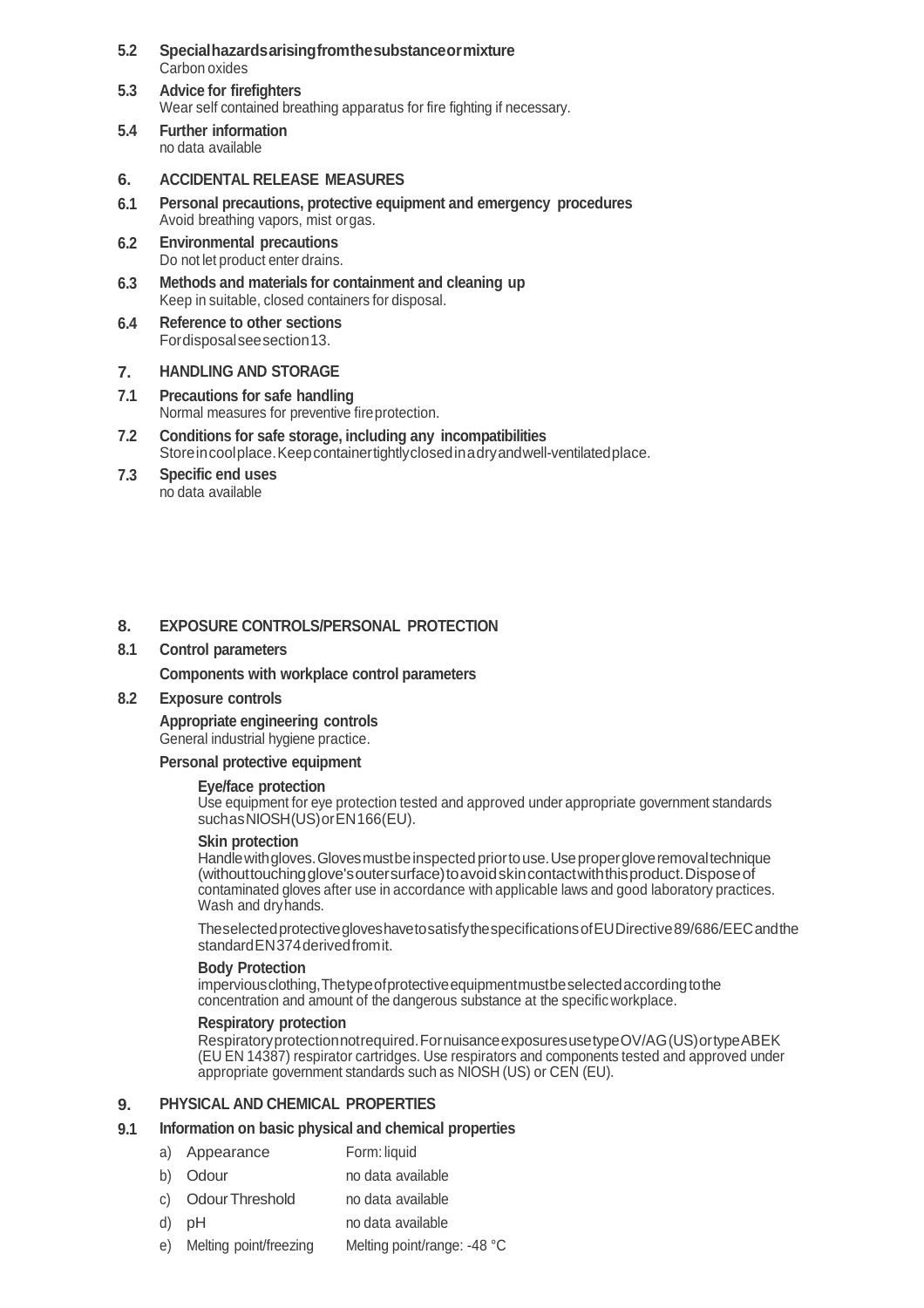point

| f)           | Initial boiling point and<br>boiling range         | $400^{\circ}$ C-lit.           |  |  |
|--------------|----------------------------------------------------|--------------------------------|--|--|
| g)           | Flash point                                        | 212 °C - closed cup            |  |  |
| h)           | Evaporation rate                                   | no data available              |  |  |
| i)           | Flammability (solid, gas) no data available        |                                |  |  |
| j)           | Upper/lower<br>flammability or<br>explosive limits | no data available              |  |  |
| k)           | Vapour pressure                                    | no data available              |  |  |
| $\mathsf{I}$ | Vapourdensity                                      | no data available              |  |  |
|              | m) Relative density                                | 0,986 g/cm3 at 25 $^{\circ}$ C |  |  |
| n)           | Water solubility                                   | no data available              |  |  |
| O)           | Partition coefficient: n-                          | no data available              |  |  |
|              |                                                    |                                |  |  |

#### octanol/water

| p) | Autoignition<br>temperature | no data available |
|----|-----------------------------|-------------------|
| a) | Decomposition               | no data available |

- temperature
- r) Viscosity no data available
- s) Explosive properties nodataavailable
- t) Oxidizing properties no data available
- **9.2 Other safety information** no data available

#### **10. STABILITY AND REACTIVITY**

#### **10.1 Reactivity** no data available

- **10.2 Chemical stability** no data available
- **10.3 Possibility of hazardous reactions** no data available
- **10.4 Conditions to avoid** no data available
- **10.5 Incompatible materials** Strong oxidizing agents
- **10.6 Hazardous decomposition products** Other decomposition products - no data available

#### **11. TOXICOLOGICAL INFORMATION**

**11.1 Information on toxicological effects**

**Acute toxicity** no data available

**Skin corrosion/irritation** no data available

**Serious eye damage/eye irritation** no data available

#### **Respiratory or skin sensitization** no data available

**Germ cell mutagenicity**

no data available

### **Carcinogenicity**

IARC: Nocomponentofthisproductpresentatlevelsgreaterthanorequalto0.1%isidentifiedas probable, possible or confirmed human carcinogen by IARC.

### **Reproductive toxicity**

no data available

no data available **Specific target organ toxicity - single exposure**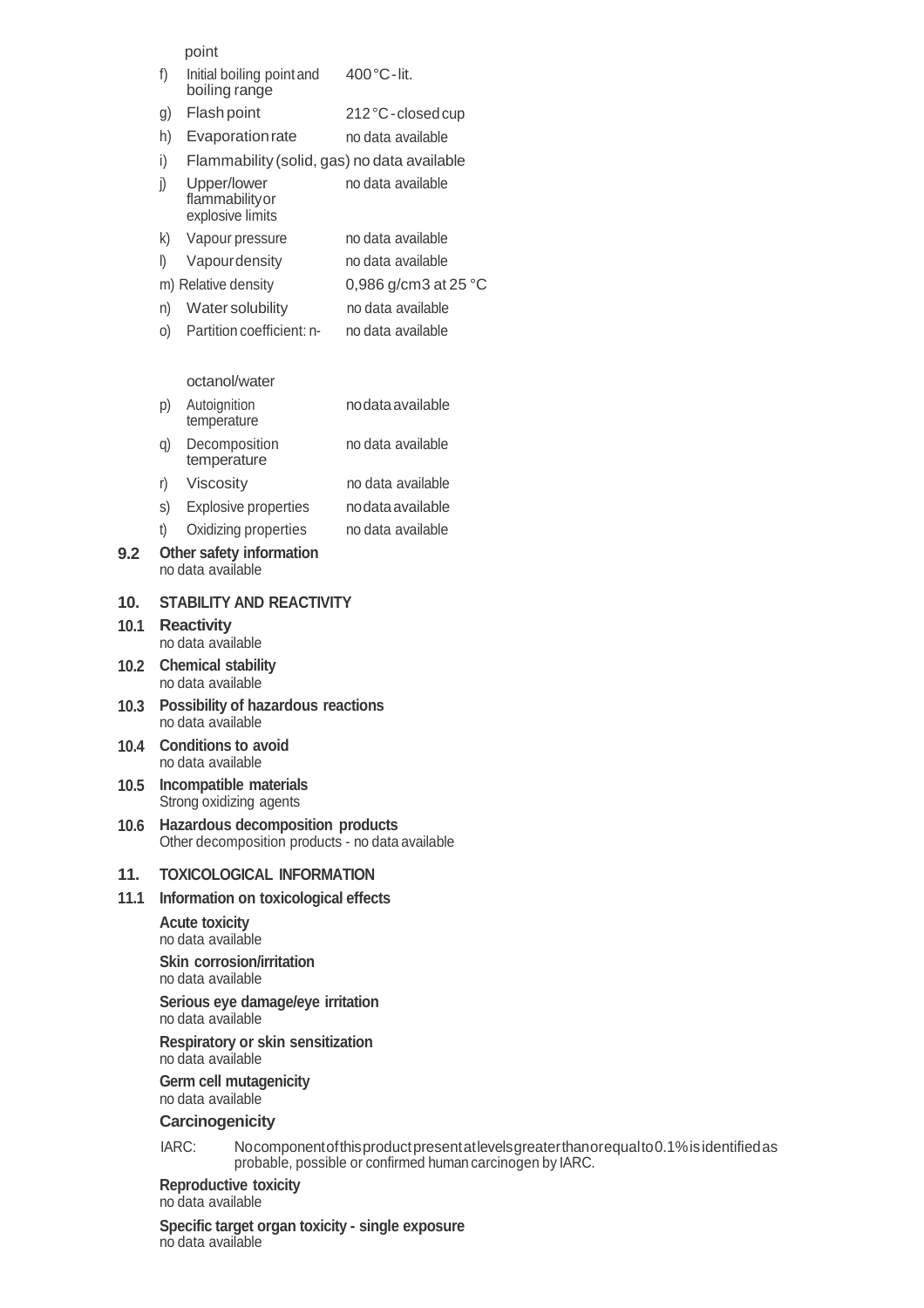|                   | <b>Aspiration hazard</b><br>no data available                                                                                                                    |                                                                                                                                                                                                       |          |  |  |  |  |
|-------------------|------------------------------------------------------------------------------------------------------------------------------------------------------------------|-------------------------------------------------------------------------------------------------------------------------------------------------------------------------------------------------------|----------|--|--|--|--|
|                   | <b>Potential health effects</b>                                                                                                                                  |                                                                                                                                                                                                       |          |  |  |  |  |
|                   | <b>Inhalation</b><br>Ingestion<br><b>Skin</b><br><b>Eyes</b>                                                                                                     | May be harmful if inhaled. May cause respiratory tract irritation.<br>May be harmful if swallowed.<br>May be harmful if absorbed through skin. May cause skin irritation.<br>May cause eyeirritation. |          |  |  |  |  |
|                   | <b>Signs and Symptoms of Exposure</b><br>Tothebestofourknowledge, the chemical, physical, and toxicological properties have not been thoroughly<br>investigated. |                                                                                                                                                                                                       |          |  |  |  |  |
|                   | <b>Additional Information</b><br>RTECS: WZ0883500                                                                                                                |                                                                                                                                                                                                       |          |  |  |  |  |
| 12.               | <b>ECOLOGICAL INFORMATION</b>                                                                                                                                    |                                                                                                                                                                                                       |          |  |  |  |  |
| 12.1              | <b>Toxicity</b><br>no data available                                                                                                                             |                                                                                                                                                                                                       |          |  |  |  |  |
| 12.2 <sub>2</sub> | <b>Persistence and degradability</b><br>no data available                                                                                                        |                                                                                                                                                                                                       |          |  |  |  |  |
|                   | 12.3 Bioaccumulative potential<br>no data available                                                                                                              |                                                                                                                                                                                                       |          |  |  |  |  |
|                   | 12.4 Mobility in soil<br>no data available                                                                                                                       |                                                                                                                                                                                                       |          |  |  |  |  |
| 12.5              | <b>Results of PBT and vPvB assessment</b><br>no data available                                                                                                   |                                                                                                                                                                                                       |          |  |  |  |  |
| 12.6              | Other adverse effects<br>no data available                                                                                                                       |                                                                                                                                                                                                       |          |  |  |  |  |
| 13.               | <b>DISPOSAL CONSIDERATIONS</b>                                                                                                                                   |                                                                                                                                                                                                       |          |  |  |  |  |
| 13.1              | Waste treatment methods                                                                                                                                          |                                                                                                                                                                                                       |          |  |  |  |  |
|                   | <b>Product</b>                                                                                                                                                   |                                                                                                                                                                                                       |          |  |  |  |  |
|                   | Offer surplus and non-recyclable solutions to a licensed disposal company.<br><b>Contaminated packaging</b>                                                      |                                                                                                                                                                                                       |          |  |  |  |  |
|                   | Dispose of as unused product.                                                                                                                                    |                                                                                                                                                                                                       |          |  |  |  |  |
| 14.               | <b>TRANSPORT INFORMATION</b>                                                                                                                                     |                                                                                                                                                                                                       |          |  |  |  |  |
| 14.1              | UN number<br>ADR/RID: -                                                                                                                                          | IMDG: -                                                                                                                                                                                               | IATA:-   |  |  |  |  |
|                   | UN proper shipping name<br>ADR/RID: Notdangerous goods IMDG:<br>Not dangerous goods IATA:<br>Not<br>dangerous goods                                              |                                                                                                                                                                                                       |          |  |  |  |  |
|                   | Transporthazard class(es)<br>ADR/RID: -                                                                                                                          | $IMDG: -$                                                                                                                                                                                             | IATA:-   |  |  |  |  |
|                   | Packaging group<br>ADR/RID: -                                                                                                                                    | $IMDG: -$                                                                                                                                                                                             | IATA:-   |  |  |  |  |
|                   | <b>Environmental hazards</b><br>ADR/RID: no                                                                                                                      | IMDG Marine pollutant: no                                                                                                                                                                             | IATA: no |  |  |  |  |
|                   | Specialprecautionsforuser                                                                                                                                        |                                                                                                                                                                                                       |          |  |  |  |  |

no data available

### **15. REGULATORY INFORMATION**

This safety datasheet complies with the requirements of Regulation (EC) No. 1907/2006.

**15.1 Safety, health and environmental regulations/legislation specific for the substance or mixture** no data available

#### **15.2 Chemical Safety Assessment**

no data available